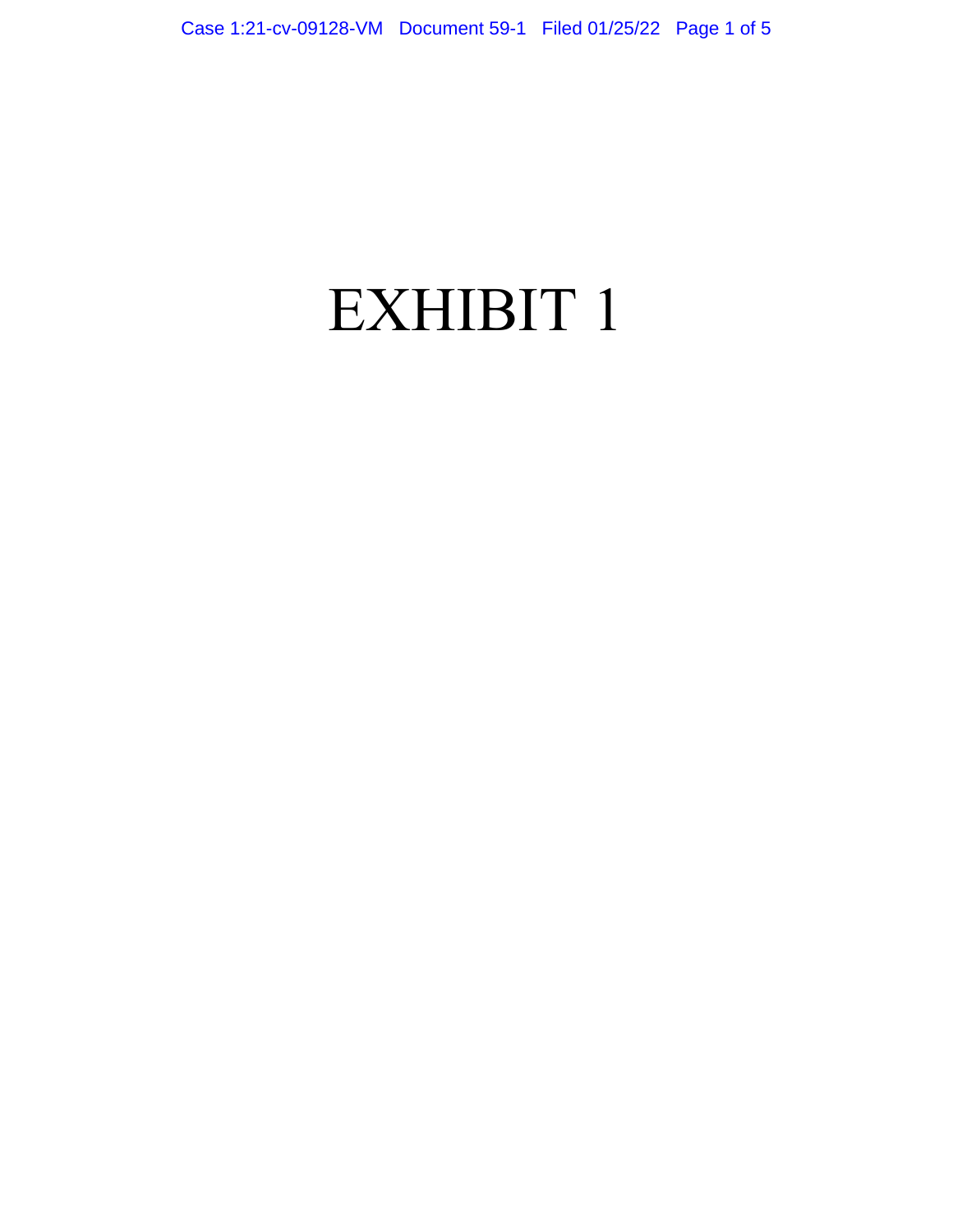

**T**HE **C**ITY OF **N**EW **Y**ORK **LAW DEPARTMENT** 100 CHURCH STREET NEW YORK, NY 10007

(212) 356-0800 jajohnso@law.nyc.gov

June 2, 2021

*Via email to ad2-grv9@nycourts.gov* 

State of New York Grievance Committee for the Ninth Judicial District Crosswest Officer Center 399 Knollwood Road, Suite 200 White Plains, N.Y. 10603

# **Re: May 3, 2021 Grievance Complaints Filed Against Current and Former Queens County Assistant District Attorneys**

## **Taylor Piscionere, State Bar No. 5212717**

Dear Grievance Committee Members:

As the Chief Legal Officer of the City of New York and as legal counsel to the Office the District Attorney for Queens County, I write to express my deep concern with a series of grievance complaints represented to have been filed with your Committee regarding the conduct of the aforementioned former Queens Assistant District Attorney. With full appreciation of the vital role that the grievance process plays in ensuring the integrity of our profession, I believe that the very public campaign surrounding this and other similar complaints is contrary to both the law and the principles on which the grievance process is based. As your office reviews this complaint, I respectfully request that your Committee consider the manner in which it was filed.

On May 3, 2021, a complainant group of law professors claimed to have filed twenty-one simultaneous complaints with four New York State Judicial District grievance committeesincluding this Committee—regarding the conduct of twenty-one current and former Queens ADAs. Some of these complaints concern conduct that is over twenty years old.<sup>[1](#page-1-0)</sup> My office became aware

**JAMES E. JOHNSON** *Corporation Counsel*

<span id="page-1-0"></span> $<sup>1</sup>$  Each of the complaint letters follow a similar format and note that the complainants do "not have personal knowledge</sup> of any of the facts or circumstances of [the ADA] or the cases mentioned" and that the "grievance is based entirely on the court opinions, briefs and other documents."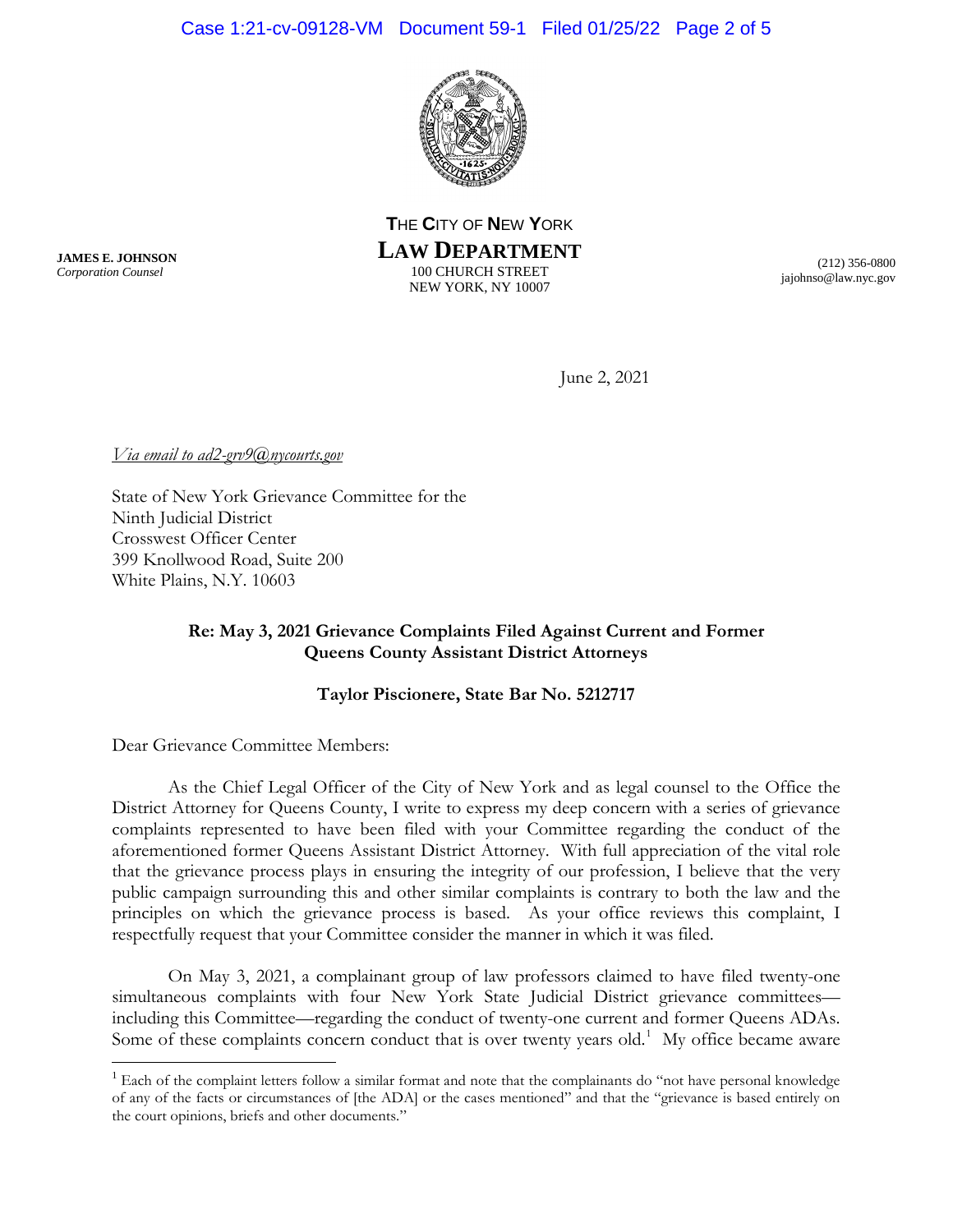### Case 1:21-cv-09128-VM Document 59-1 Filed 01/25/22 Page 3 of 5

of these complaints because the complainants posted the documents to a public website (www.accountabilityny.org), began a social media campaign to "shin[e] a light" on these complaints, engaged the media regarding these complaints, and publicly stated their intent to deploy the same strategy against ADAs from other prosecutorial offices.<sup>[2](#page-2-0)</sup>

As you know, New York State Judiciary Law § 90(10) designates attorney disciplinary records—including the complaint—private and confidential. Only the Appellate Division, upon good cause being shown, is empowered to permit all or any part of such papers, records and documents to be divulged. In holding that attorney disciplinary complaints are made in the context of a judicial proceeding and thus are entitled to absolute immunity, the Court of Appeals specifically found that any risk of prejudice to attorneys by the filing of such complaints is eliminated by Judiciary Law 90(10), which deems all papers private and confidential. *Wiener v. Wientraub*, 22 N.Y.2d 330, 332 (1968).

In *Johnson Newspaper Corp. v. Melino*, 77 N.Y.2d 1 (1990), the Court of Appeals recognized the dual policy purposes served by keeping disciplinary proceedings involving licensed professionals confidential until they are finally determined. It safeguards information a potential complainant may regard as private or confidential, thereby removing any disincentive to filing a complaint. But it also "evinces a sensitivity to the possibility of irreparable harm to a professional's reputation resulting from unfounded accusations," recognizing that "a professional reputation 'once lost, is not easily restored.'" *Id*. at 10-11 (quoting *People ex rel. Karlin v. Culkin*, 248 N.Y. 465, 478 (1928) (citations omitted)). And in *In re Capoccia*, 59 N.Y.2d 549, 554 (1983), the Court made clear that Judiciary Law 90(10)'s confidentiality provisions "were enacted primarily, if not only, for the benefit of the attorney under investigation."

Yet, in direct contravention of this legal directive and long-established public policy, the complainant law professors not only posted the complaints online, but designed a special website to host these and future grievance complaints. They then took various additional steps to call attention to both their website and the complaints, and even created a "social media toolkit" that can be downloaded to facilitate further sharing of this information on various social media platforms by others. And they further encourage readers to review the grievances and then reach out to their local grievance committees to seek prosecutorial accountability, thus improperly seeking to interject public opinion into the grievance process in response to specific grievances. [3](#page-2-1) *See Johnson Newspaper Corp.* 77 N.Y.2d at 7-8 (holding that there has been "no showing that  $\prod$  public access plays 'a significant positive role' in the functioning of [disciplinary] proceedings") (citation omitted).

Rather than respect the integrity of the process or seek reform through proper means, the complainant law professors are engaging in an orchestrated campaign to upend the attorney grievance process to advance their stated goal of holding prosecutors accountable. Their misuse and

<span id="page-2-0"></span> <sup>2</sup> George Joseph, *Prosecutors Wrongfully Convicted Three Men Who Spent 24 Years Behind Bars. Will They Be Disbarred?* Gothamist, May 6, 2021, [https://gothamist.com/news/prosecutors-wrongfully-convicted-three-men-who](https://gothamist.com/news/prosecutors-wrongfully-convicted-three-men-who-spent-24-years-behind-bars-will-they-be-disbarred)[spent-24-years-behind-bars-will-they-be-disbarred.](https://gothamist.com/news/prosecutors-wrongfully-convicted-three-men-who-spent-24-years-behind-bars-will-they-be-disbarred) For other media references, please visit [www.accountabilityny.org.](http://www.accountabilityny.org/)

<span id="page-2-1"></span><sup>3</sup> https://accountabilityny.org/complaints/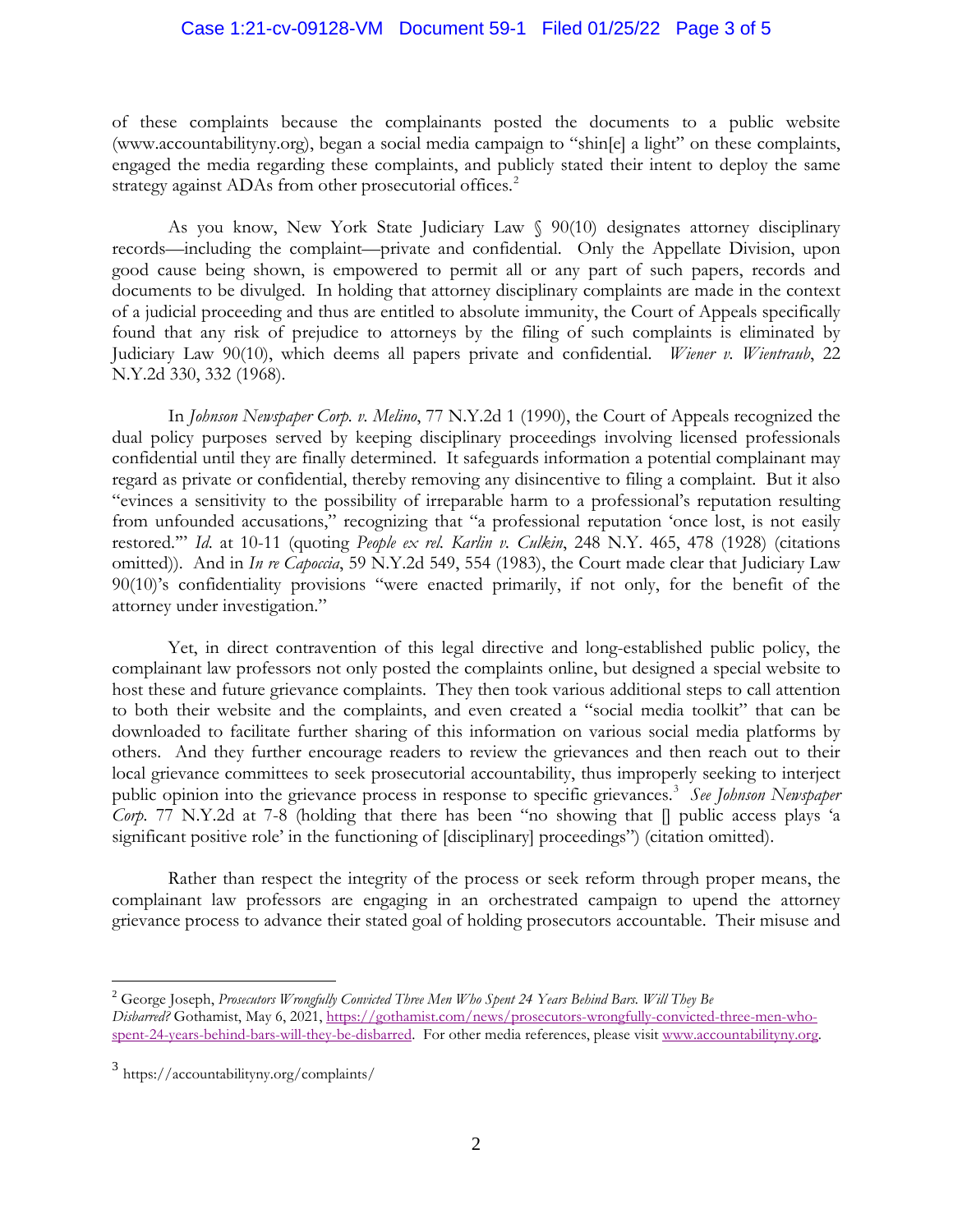indeed abuse of the grievance process to promote a political agenda is harmful to the profession and the process and should not be countenanced.

Whereas the stated purpose of the grievance process is for the Committee to review and determine complaints of *individual* professional misconduct, the contents of and manner in which these complaints were filed make clear that the complainants have other motives. The complaints, as written, are more an attack on prosecutors generally. The complainants are not the aggrieved parties. Nor do they purport to be discharging any reporting obligation under Rule 8.3 of the New York Rules of Professional Conduct. Rather, they readily concede that they have no first-hand knowledge of any of the conduct alleged in their complaints, but instead have obtained their information from court decisions and other documents that were already before the courts. Moreover, the complainants' website demonstrates that their broader mission is to promote prosecutorial accountability generally and make the attorney disciplinary process public.

As a former federal prosecutor, I fully appreciate the push to ensure that our prosecuting authorities operate at the highest levels of integrity. That said, as the law professor complainants should well know, the grievance process is not the proper venue for achieving such industry-wide policy goals. Such systemic reforms should be addressed to the legislature, the courts, and the Bar at large as opposed to through improperly publicized complaints regarding individual prosecutors. *See Doe v. Office of Prof'l Med. Conduct*, 81 N.Y.2d 1050, 1052-53 (1993) (recognizing that "there are substantial reasons favoring open disciplinary proceedings," but that "the Legislature is in the best position to weigh conflicting policy values represented by these two approaches as they affect the various professions and enact consistent provisions for them giving appropriate protection to the interests of the parties and witnesses and the public interest"). No matter how well-intentioned their objectives, the law professors' approach is both abusive and wrong.

To be clear, in sending this letter I am taking no position on the substance of the allegations involving the individual ADAs.<sup>[4](#page-3-0)</sup> Rather, at this juncture, I am writing to make sure that the Committee is aware that this complaint is part of a broader and very public campaign involving multiple grievances sent *en masse* to four different committees, and a campaign which, I submit, runs

<span id="page-3-0"></span> <sup>4</sup> However, this letter is sent in response to specific grievances and, thus, is private and confidential under Judiciary Law 90(10). As such, any disclosure of this letter by complainants without proper court permission would be unlawful under the Judiciary Law.